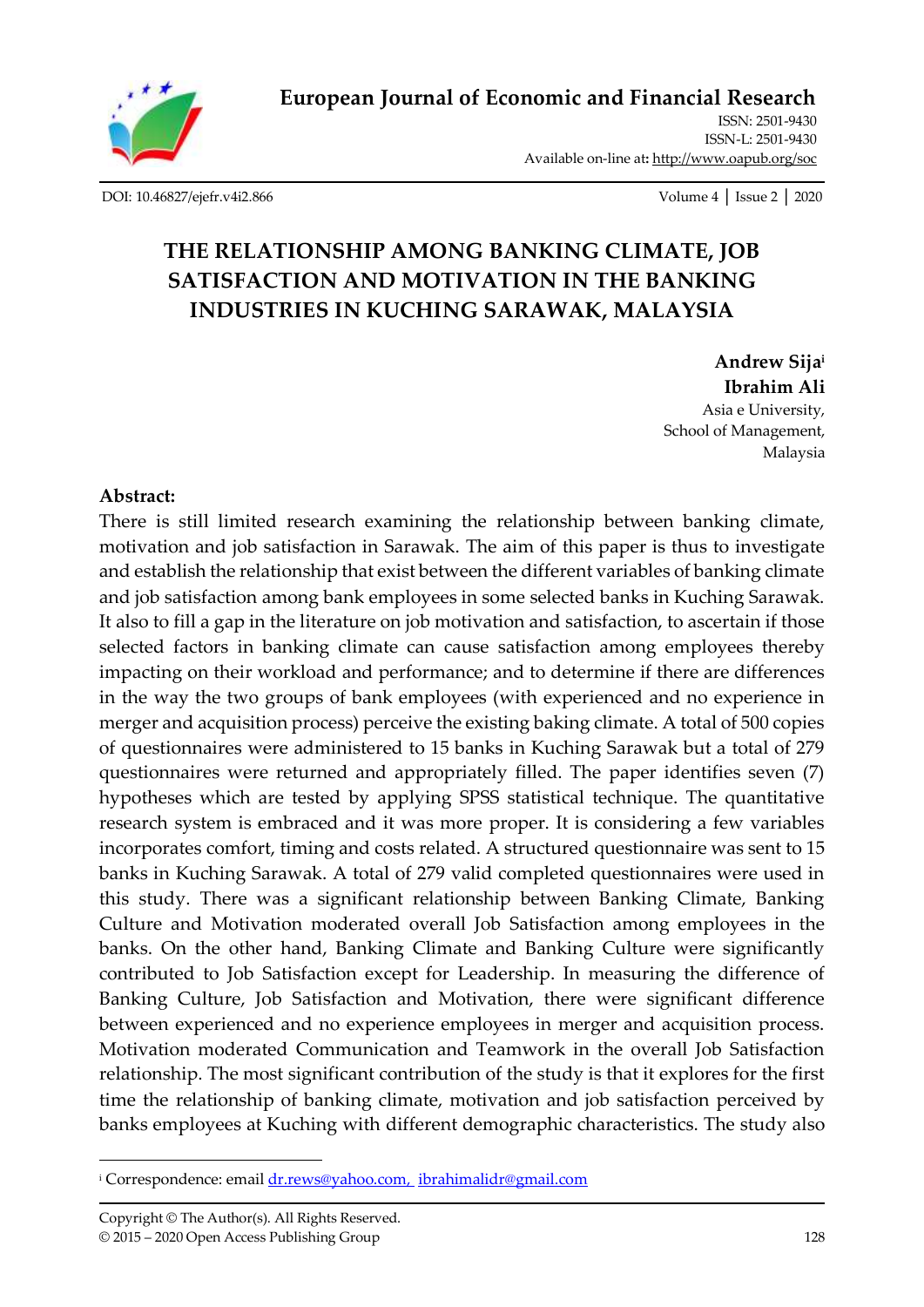contributes both on theoretical and empirical value to the banks in gaining competitiveness and retain banking talent.

## **JEL:** G21; J01

**Keywords:** banking climate, banking culture, motivation, job satisfaction

## **1. Introduction**

Banking sector plays a vital role for the overall development in Malaysia and in Sarawak particularly. Since Malaysia is a developing country, financial institutions, especially banking sector have significant contribution in the development process. In Sarawak, with the the opening up of the new bank i.e. Development Bank of Sarawak which was incorporated on 11 May 2017, a drastic change has been measured in agriculture, business and other sectors which have brought higher employment opportunities, increase in income level, and changes in consumption spending power. Consequently, it emerges a competitive environment in the country due to the competitive expansion of private banking business, along with customized services, has created severe implied competition in financial service industry and satisfaction by the bank employees. This competition has made the service gap become wider and significant as each private banks were expected to offer better services to their internal and external clients. As efficient and better services in banks was depend on employees, thus it is very crucial for the banks to measured and gauge its employees job satisfaction working on the day-to-day business operation. Job satisfaction in the banks is one of the most widely researched areas in organization, behaviour, and human resource management. The reason being was a competitve business like banks is continually searching for approaches to pick up the way over their opponents. Fruitful banks welcome the estimation of job satisfaction that could inspire employees to more prominent responsibility and turn out to be profoundly powerful employees.

As Malaysia economy turns out to be more financialised, it is vital that financial institutions strike a harmony between authentic benefit looking for objectives, and their duty to give general culture full and reasonable access to financial services. Some financial institutions today are as yet missing the mark regarding desires to offer finance mental financial services to the general population who just need such services. For sample, poor correspondences by the bleeding edge staff of a few puts money on the finance mental banking products which must be offered by all banks. At times, restrictive circumstances are appended to the opening of essential banking accounts in clear infringement of Bank Negara Malaysia's necessities. This must change. In offering essential banking and financial services, financial institutions ought to likewise use on innovative headway that can bolster comprehensive finance activities. These incorporate embracing more inventive conveyance channels, utilizing on huge data to achieve a more extensive group and to offer appropriate products that are valued moderately.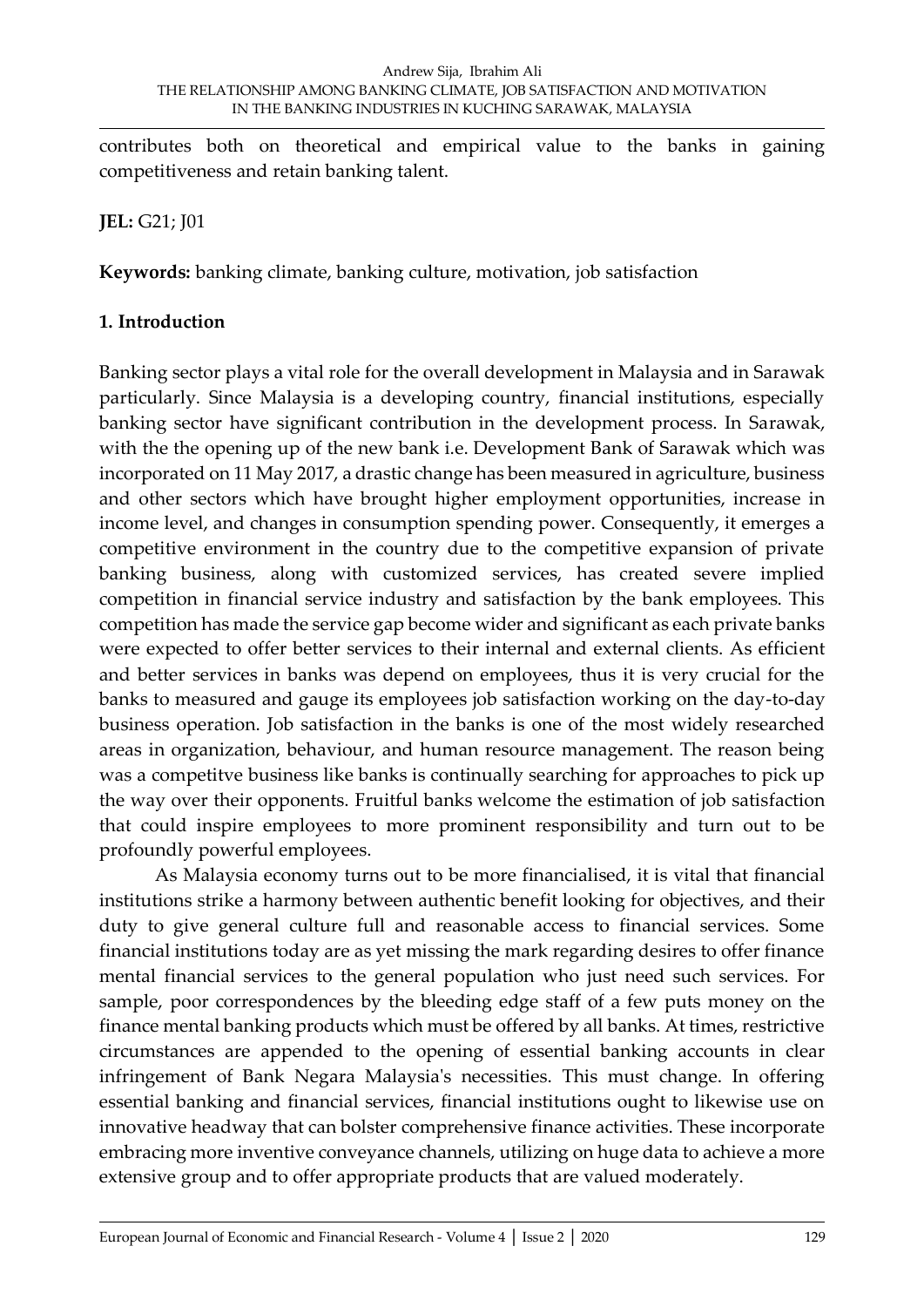Along these lines, looking at employee's observation in the financial institutions has been a typical practice among banking and finance researchers throughout the years. The primary explanation behind proceeded with enthusiasm for this region of research is assert changing banking business condition all through the world. An employee observation is the most imperative issue for every last financial institution. On the off chance that the employees are not happy with the job culture of the bank, the business won't produce any cash and benefits. Consequently, employee's satisfaction on their present place of job with regards to banking and back condition should be investigated. Employee's job satisfaction could give an imperative perspective of the bank through the eyes of employees. It is a sort of watchful criticism that gives an effective device to comprehension and addressing employee needs. Employee that are fulfilled and propelled perform better. Job satisfaction saw characterizes the employee needs and worries for the management. Employee satisfaction is enhanced when needs are met, and concerns are shared transparently.

## **2. Literature Review**

## **2.1 Job Satisfaction**

Job satisfaction is the degree to which individuals feel positive or negative about the inherent or outward of the job he did and specified Job satisfaction is an inclination or general way to deal with employees regarding their business and parts of job, for sample, job game plans, pay, communication and job circumstances with different associates called attention to that Activity Satisfaction is a piece of life satisfaction, the nature of one's condition off the activity. So also, a vocation is a critical piece of life it impacts one's general life satisfaction as a viable response and sentiments. (Ram, 2013).

Jones (2011) proposed that activity satisfaction is an inclination and an evaluation on somebody's job, particularly with respect to job circumstances, in relationship to whether the job can meet the desires, needs, and goal and expressed that activity satisfaction is an enthusiastic state which is charming or unpalatable on how the employees see their job and expressed that activity satisfaction is a passionate mentality of fun and cherished their activity. This demeanor is reflected by spirit, teach, and job performance. Banking Responsibility is the relationship of individual emotions with their activity and furthermore its bank. Banking Duty when all is said in done is characterized as the employees' mindfulness in a relationship with the bank as needs be. In the meantime Banking Duty is a research of individual compassion influence with a relationship in a specific bank & banking duty is the degree to which employees accept and acknowledge banking objectives, and in addition the want to remain with or leave a bank at last reflected in truancy and employee turnover figures. Banking responsibility is a mentality that mirrors the degree to which an individual knows and fixing to the bank (Akanbi, 2011).

A person who has submitted is probably going to consider himself to be a genuine individual from the bank characterized Banking Responsibility as a mental condition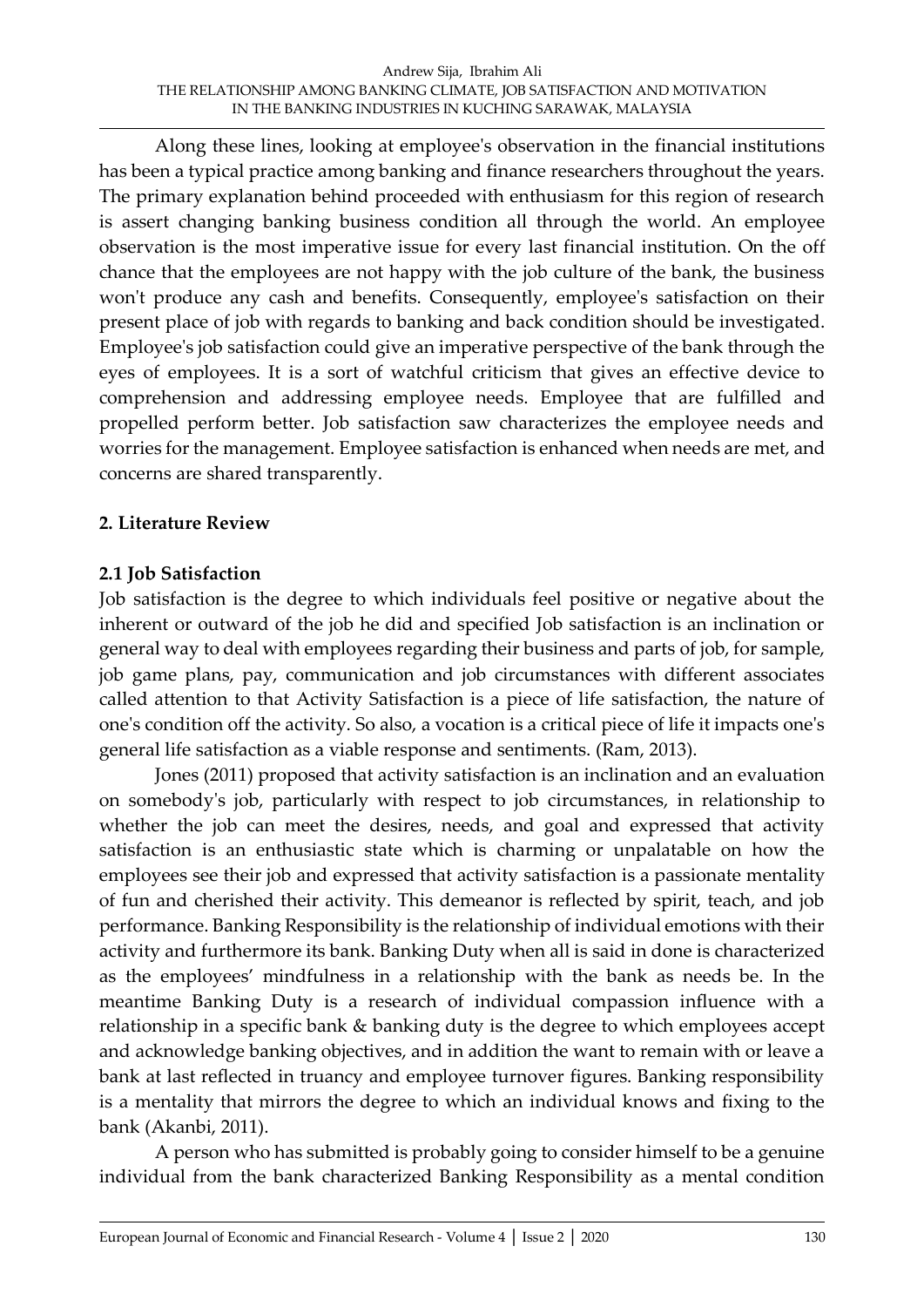#### Andrew Sija, Ibrahim Ali THE RELATIONSHIP AMONG BANKING CLIMATE, JOB SATISFACTION AND MOTIVATION IN THE BANKING INDUSTRIES IN KUCHING SARAWAK, MALAYSIA

where an individual has the contribution in a bank and the aim to with the bank. Full of feeling Responsibility characterized as an employee's intention to stay candidly to be related to and include in the bank. A person, who has encountered a higher full of feeling duty, has greater responsibility, talent and additionally eager to remain with each bank since they need to. On the off chance that an employee does not have an aggregate proprietorship to the bank then they have a tendency to have less aim to be connected candidly with the bank; Job satisfaction in banking has been studied systematically by the researcher in the 1990's when Ahmad (1992) and Davis (1992) showed that high job satisfaction among bank employees was positively correlated to low occupational stress, high job performance, low turnover intention and low psychological distress. Those findings were highly confirmed by Spector (1997) in his research. Whilst Davis (1992) has added and revealed that job satisfaction were likely to be affected by several factors, for example working environment, the rewards offered in the organization as well as family obligations. It was also found that individual's job expectation is likely to affect what they actually receive from different conditions of the work situation. With this, superiors can use the data information provided by job satisfaction reports in order to implement concrete strategies for the motivation on their subordinates and productivity increased. Besides, Mallik & Mallik (1998) discovered in their research showing the bank managers were doing more job compared with clerk and sub staff, however managers experienced less job satisfaction. Walther (1988) had found the importance of perceived communication adequacy in a multi branch banking sector could affect employee's productivity and job satisfaction as well.

## **2.2 Banking Climate**

Banking climate is characterized as an appearance of culture, aftereffect of consolidating emotions, attitude, practices molding the banking life and a banking actuality with a goal idea. The climate of the bank is the bank individuals' comprehension of the major components. Since the climate is established on individual points of view, changes quickly and impacts the individual's behaviour. Banking climate influences observation and feeling of participation of the staff and verifies that whether they encounter the bank as fulfilling and attractive. This thus, significantly affects staff's behavioral and motivational levels and they agree and inclination to remain in the bank. Researchers have given a few meanings of the banking climate. Banking climate as per "and" is the person's impression of the sort of the bank he jobs in and his sense toward the bank in view of components, for sample, freedom, banking structure, remunerate, contemplations, kinship, support and expression." "Halpin" and "Croft" characterize the banking climate as: "*the internal qualities which makes a bank unique in relation to another and impacts its staff's behaviour*" (Griffiths, 2011).

Climate essentially impacts banking and mental procedures of communication, critical thinking, learning, motivation, proficiency and profitability of a bank, and also development and Job satisfaction. Thusly, climate is turning into the focal point of banking researchers, prominently as a result of a developing number of exact data that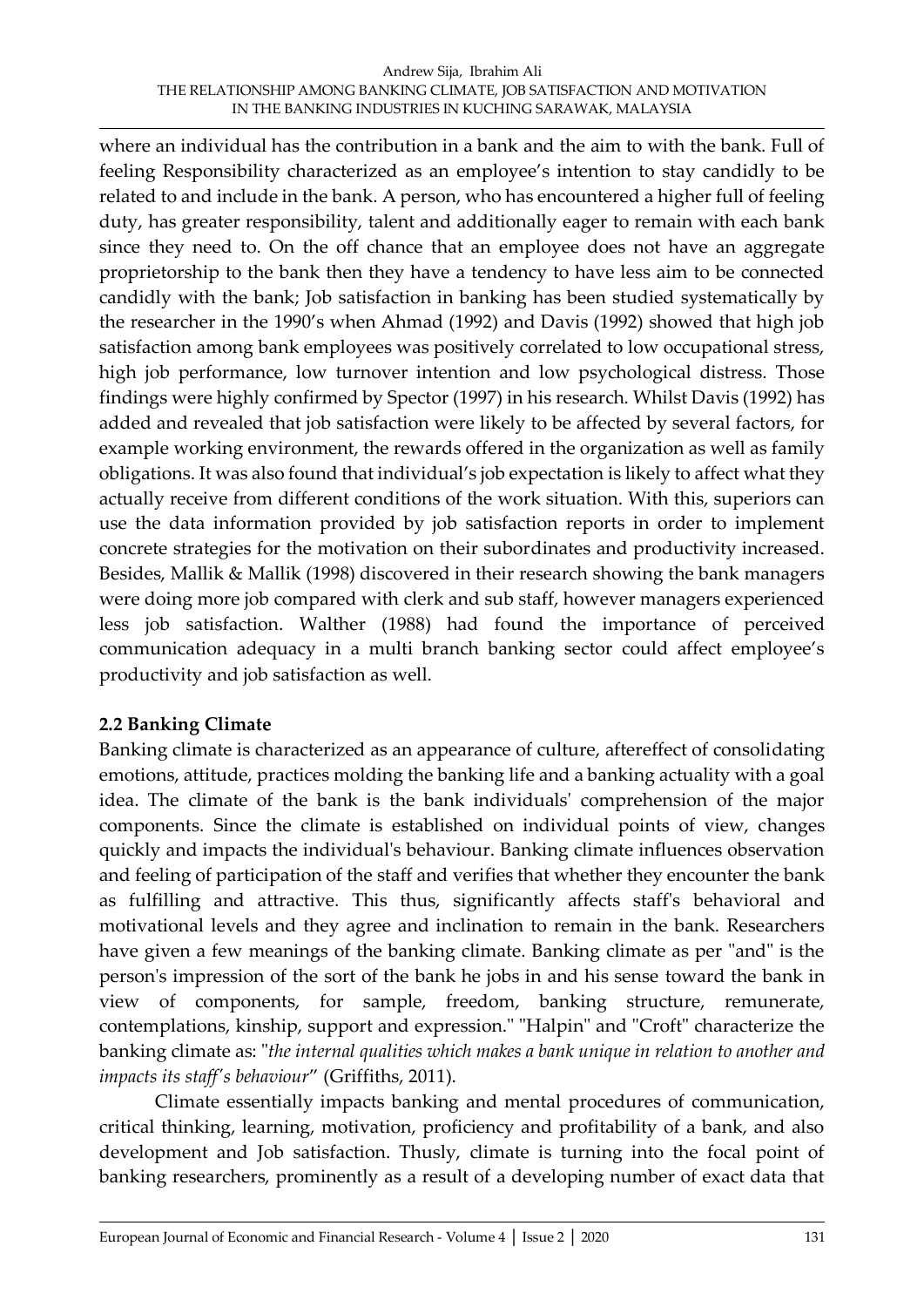demonstrates the way that great banking climate helps profitability and productivity and expands employee satisfaction. Various investigates are attempting to inspect the relationship between banking climate and bank success and demonstrated that climate is associated with departmental success (internal a bank), and additionally to employee satisfaction. It alludes to his prior research in which climate of an effective office was portrayed by higher scores in the accompanying factors: challenge, support of new thoughts, opportunity and flow, and put stock in/receptiveness and affirmed a positive relationship of a few angles and demonstrate a solid security between banking climate and employee response to responsibility and banking process, and also their states of mind towards aposematism (Hira, 2012).

Acas (2013) expressed that Banking Climate is the job state of the employees which are comprised of the bank and the relationship with others in doing their activity. The Banking Climate clarified the job negotiation of every employee oversaw independent from anyone else and viably to cooperate on a vocation. Climate is additionally as a relative trademark in a bank which separate them from other bank, they are: a. For a part to have aggregate observation about their bank in relationship to factors, for sample, selfsufficiency, put stock in, harmony, bolster, acknowledgment, development and equity; b. Ready to create relationship among individuals; c. Capacity as a base to expand the circumstance; d. To reflect general standards and cultural bank; e. to act like a source to frame state of mind. Banking Climate used to specified a space for an ecological impact, for sample, mental impact and banking collectivity impact and relying upon state of that there are five components which affecting the Banking Climate in a bank, for sample, external condition, procedure, service job on, banking service, and bank history. Each factor is critical, for somebody to change the climate in a bank they need to assess every factor (Ajila, 2004).

## **2.3 Banking Culture**

Banking culture is for the most part observed as a negotiation of key esteems, suppositions, understandings, and standards that is shared by individuals from the bank and educated to new individuals as right. It is contended that banking culture might be the basic key that administrators can use to coordinate the course of their banks. The study on banking culture can go up against a huge number of perspectives, including levels (obvious, communicated values, and basic presumptions), quality (solid or feeble), and adaptiveness (versatile or adaptive). Banking cultures can be evaluated along numerous factors, bringing about adroitly extraordinary, however in a general sense comparative, models and investments. For instance, culture can be sorted as versatility/accomplishment/bureaucratic. Banking culture can impact how individuals set individual and expert objectives, perform assignments and oversee resources to accomplish them. It influences the manner by which individuals intentionally and subconsciously think, settle on choices and eventually the manner by which they saw, feel and act (Shanks, 2007).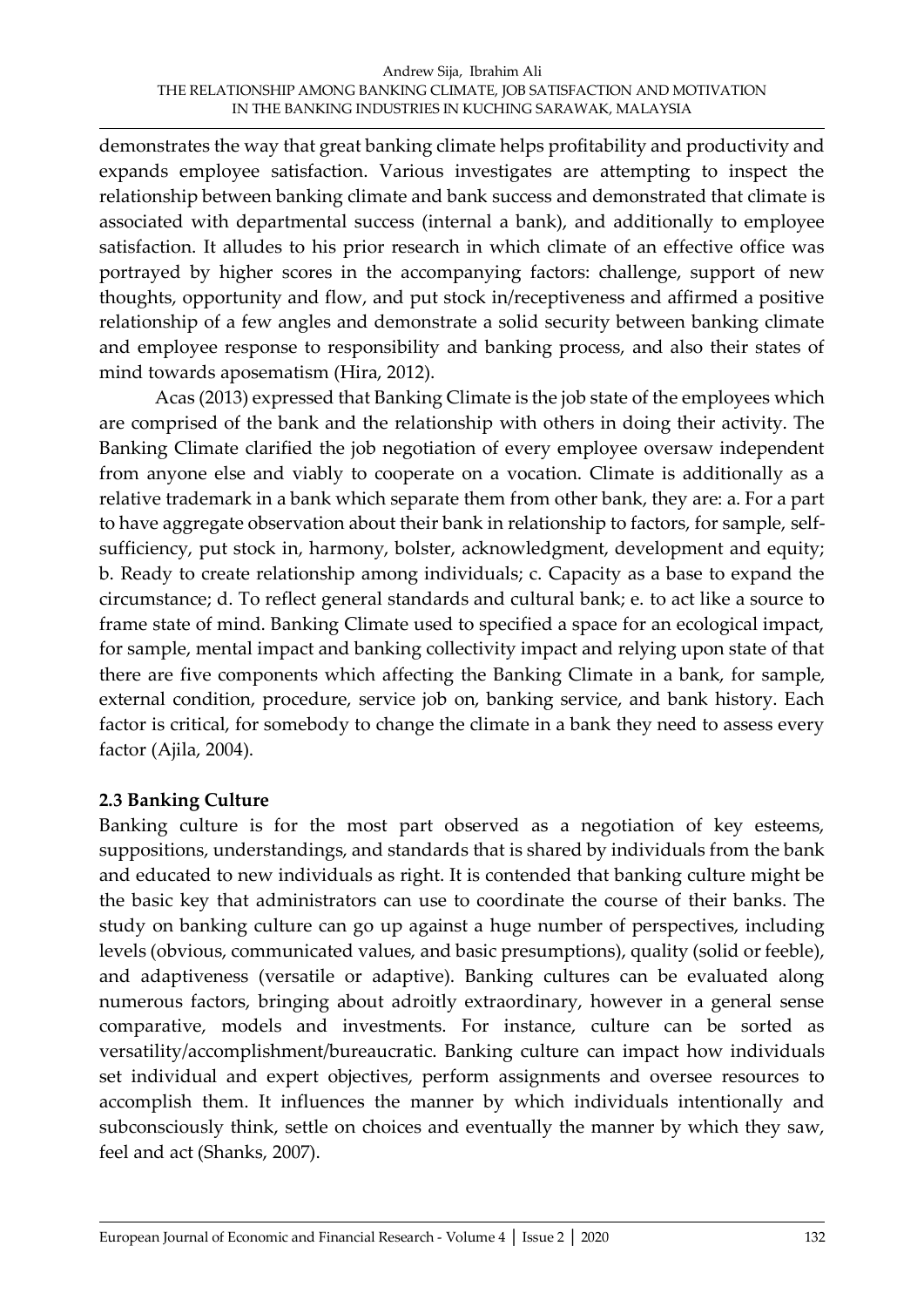Bank culture depends on normal convictions, which essentially impact the way toward considering and acting, and additionally employees' emotions; it likewise demonstrates what a regular bank truly is, and is utilized by service and their partners as a kind of a psychological guide. In spite of the fact that, there is no single meaning of culture, the research of a wide range of definitions exhibits a few similitudes. Culture is the negotiation of such freely and all things considered acknowledged implications job for a given collection at a given time. "*Banking culture, at that point, is the sample of essential suppositions that a given collection has concocted, found, or created in figuring out how to adapt to its issues of external change and internal coordination – an sample of presumptions that has functioned admirably enough to be viewed as substantial and, consequently, to be instructed to new individuals as the right method to see, think, and feel in relationship to those issues*" and plots three fundamental components of banking culture, including: banking esteems, banking climate and service style (Fichter, 2010).

## **2.4 Transformational Leadership**

Leadership has been characterized as the behaviour of an individual coordinating the activities of a collection toward a common objective. This concurs who expresses that the leadership procedure involves starting and controlling and job with a collection to achieve change. The part of the managers is basic to the viability, development, and prosperity of the bank. Affected by great leadership, banking missions are built up, objectives are achieved, issues are tended to through imaginative and inventive means, and the development and development of people internal the bank is sustained. On the off chance that without a decent management, banks flounder in their advance (Touré‐ Tillery, 2014).

## **2.5 Communication**

In banking industry, communication is essential, and it is considered a special ingredients to help people to alleviate unfounded rumors and unnecessary fears and anxieties. Through weekly emails or corporate meetings allow bank administrator to set the stage for potential upcoming changes and information updates. Newsletter, business insight with fresh updates or intranet also useful and beneficial. Moreover, it is equally important and necessary to effectively address a number of areas where it may cause concern, for instance the allowances, changes that may occur, potential restricting and its overall impact on workers, customers and other parties. The bank administration must be honest about all the changes that will occur during at any process (Chowen, 2013). Communication internal the bank is vital to progress. The bank's versatility to external change depends on effective communication internal (business training.com). On the opposite side, alludes to internal communication as employee/banking communication. In light of the article in the Journal of Strategic communication management and other internal communication productions, it was discovered that internal communication jobs five parts: communicator, instructor, change operator, communication expert a banking methodologies (Van, 2011).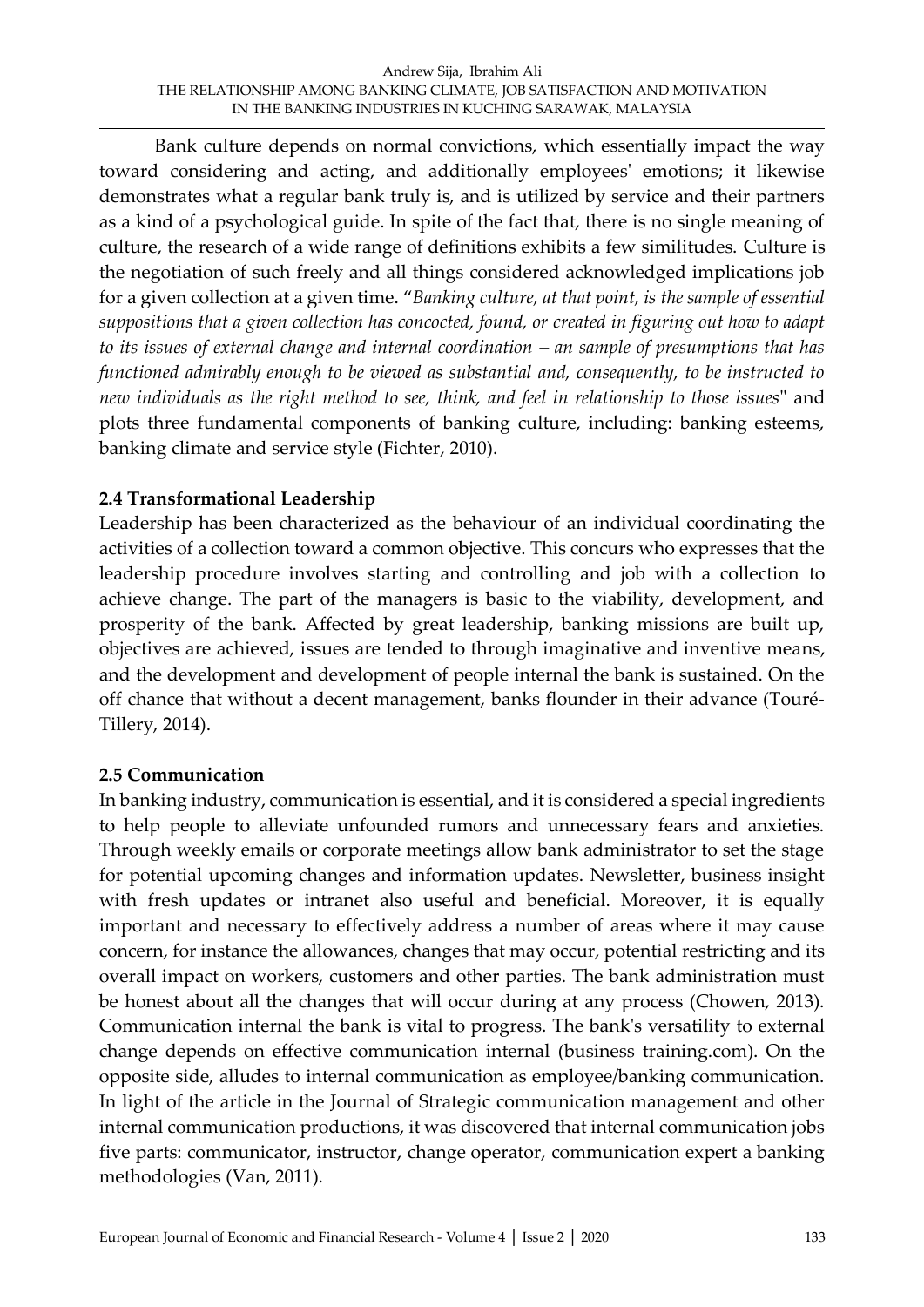## **2.6 Teamwork and Support**

Banks and financial institutions today are depending on groups to compare to the profoundly intricate, unusual and quick moving condition. Groups are viewed as the most tasteful approach to achieve and create assignments. Groups are fundamental in light of the fact that under the correct circumstances, groups are for the most part more fruitful than people job alone. Cooperation bolster turn out to be more imperative since it is trusted that it can settle on better choices, grow better products and benefits and make a more connected with work force. Also, groups can react to a quick – evolving condition, empower picking up, bring financial advantages and encourage powerful change more adequately than people.

## **2.7 Motivation**

The term motivation is derived from the Latin word "movere" which means to move. Motivation is what moves us from boredom to interest. Barton and Martin (1998), define motivation as a force that energizes behavior, give direction to behavior, and underlies the tendency to persist. Motivation is to teach employees to channel their exertion towards banking activities in which can build their performance and develop their relationship nearer internal the bank and other imperative concentration is the Service in inspiring their employees by specifically included with the goal that the expansion of employees' job performance can be seen from the relationship worked by the Service. Henceforth there will be an immediate relationship between level of Motivation and Service Investment. Motivation is about the ways a business can give certainty staff to give their generally amazing. Roused staff thinks about the triumph of the business and job better. In any bank employee motivation is the key factor for banking introduction. Motivation is a main thrust negotiation that makes the energy in job for somebody with the end goal for them to coordinate, job successfully, and incorporates with every one of its resources to accomplish satisfaction & expressed that Motivation is shaped of a disposition of employees in confronting the bank business circumstance. Motivation is a condition or vitality that drives self-guided or guided employees to accomplish banking objectives of the bank and expressed that Banking Climate is the job state of the employees which are comprised of the bank and the relationship with others in doing their activity (Tan, 2014).

## **3. Material and Methods**

## **3.1 Population and Sample**

The population of this study is made up of all the bank employees from Kuching Sarawak. In view of the surveys disseminated, there were 15 banks included. The polls were conveyed and controlled to the banks employees who take part in a group at all levels or job positions, staff, running from the managerial, officers, officials and principals. The aggregate number of banks employees included were 279 (Researchers' Field Survey Report, 2017). The banks associated with this study were Malayan Bank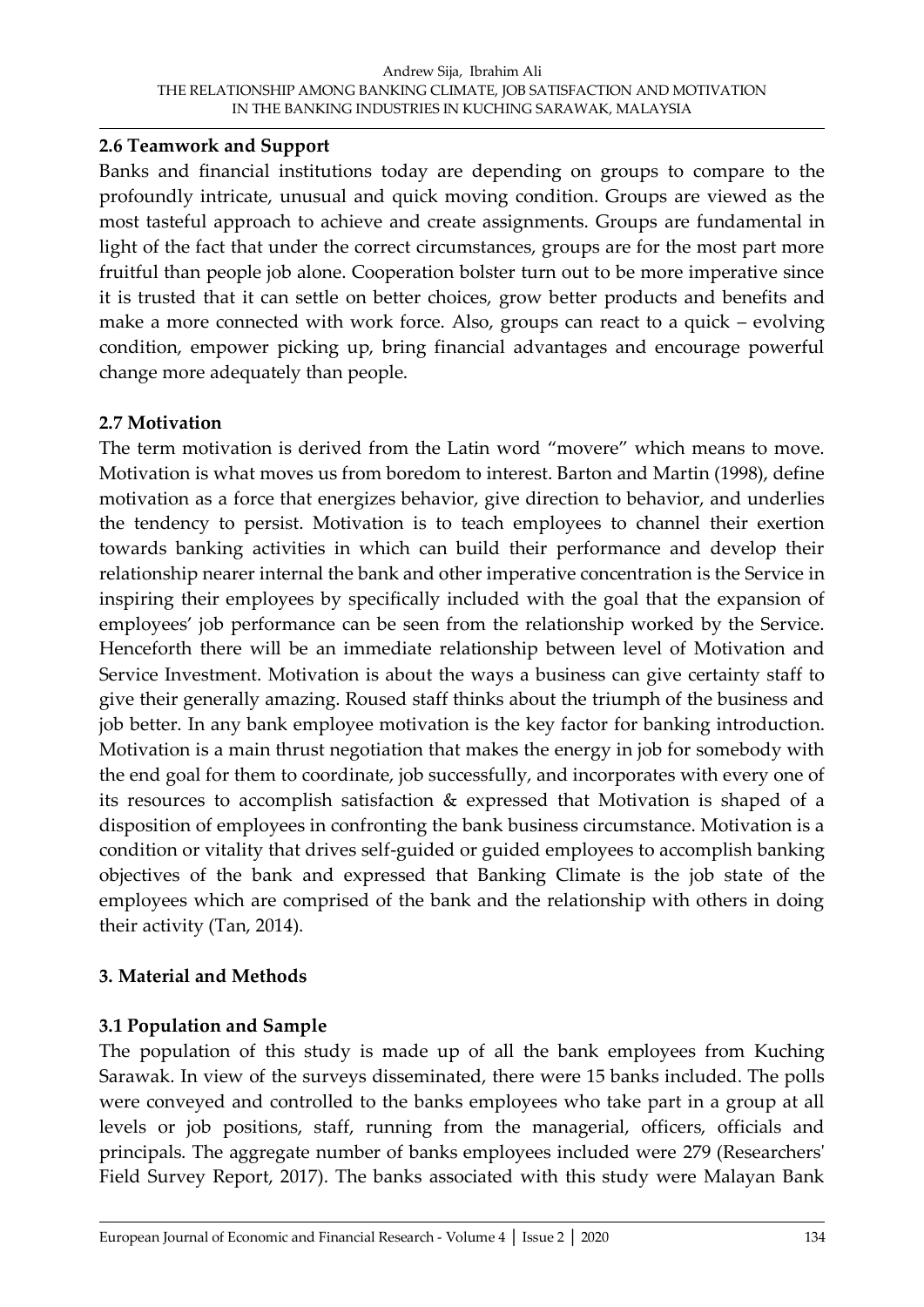Berhad (MBB), AmBank Bhd, Hong Leong Bank Bhd (HLB), CIMB Bank Bhd, Affin Bank, BSN, Public Bank Bhd, RHB Bank Berhad, Bank Rakyat, Alliance Bank, Bank Islam, Bank Muamalat, HSBC Bank, ICBC Bank and UOB Bank. Non likelihood sampling which is a more comfort and challenging was utilized as a part of this study. The challenging outline for this research were removed from the aggregate population of employees worked in the banks in Kuching Sarawak. Alluding to the insights gave by Sarawak Labor Office, as at June 2017, there were 573 employees worked in the banks in Kuching Sarawak. The assurance of challenge size will be founded on Krejcie and Morgan's sample size assurance table where the likelihood of conferring blunder is under 5% or p‹.05. The sample were portioned by six statistic classes, in particular gender orientation, age, instruction level, length of management, position and name of financial institutions. The sample were resolved based on accommodation sampling method as this sampling procedure is snappy, advantageous and more affordable. The challenging was to restrict to particular kinds of individuals who can give the want data. The data were gathered through the conveyance of surveys from Kuching.

## **3.2 Measurement Instrument**

The mechanism for the exploration on this study depend upon on primary data which made use of questionnaire as the research instrument. The auxiliary source included literature survey. The primary data were gathered by means of a poll uncommonly intended for this research. Inquiries were created for every factor of the proposed demonstrate utilizing a five Likert compose scale. To gauge the job satisfaction of the bank employees, three mechanisms were connected to quantify the build of the surveys. The first were the short-shape Minnesota Satisfaction Questionnaire (Weiss, Dawis, England, and Lofquist, 1967). The Minnesota Satisfaction Questionnaire (MSQ) is a standout amongst the most generally utilized mechanisms in the estimation of job satisfaction (Scarpello and Campbell, 1983). It has been utilized to quantify job satisfaction in an assortment of parts. Second were motivation survey (MQ) from Herzberg's Motivation Hygiene theory used to gauge the sizement of employee motivation and the third mechanism were banking climate polls (OCQ) which were created by Litwin, and Stringer in 1968. A segment on statistic data were likewise incorporated into this research. The polls were produced and an aggregate of 500 negotiations of surveys were dispersed straightforwardly to the banks' agents in Kuching Sarawak. Every illustrative were gotten from 30-60 sets of surveys.

## **4. Results and Discussion**

## **4.1 Reliability Analysis**

As presented in Table 1, the researcher has used reliability analysis to measure the consistency and stability of date that researcher obtained from primary data, i.e. questionnaires. A value that indicates less than 0.6 is poor. Table 1 below shows the result of the reliability test. The result of Cronbach's Alpha for all of the variables shows high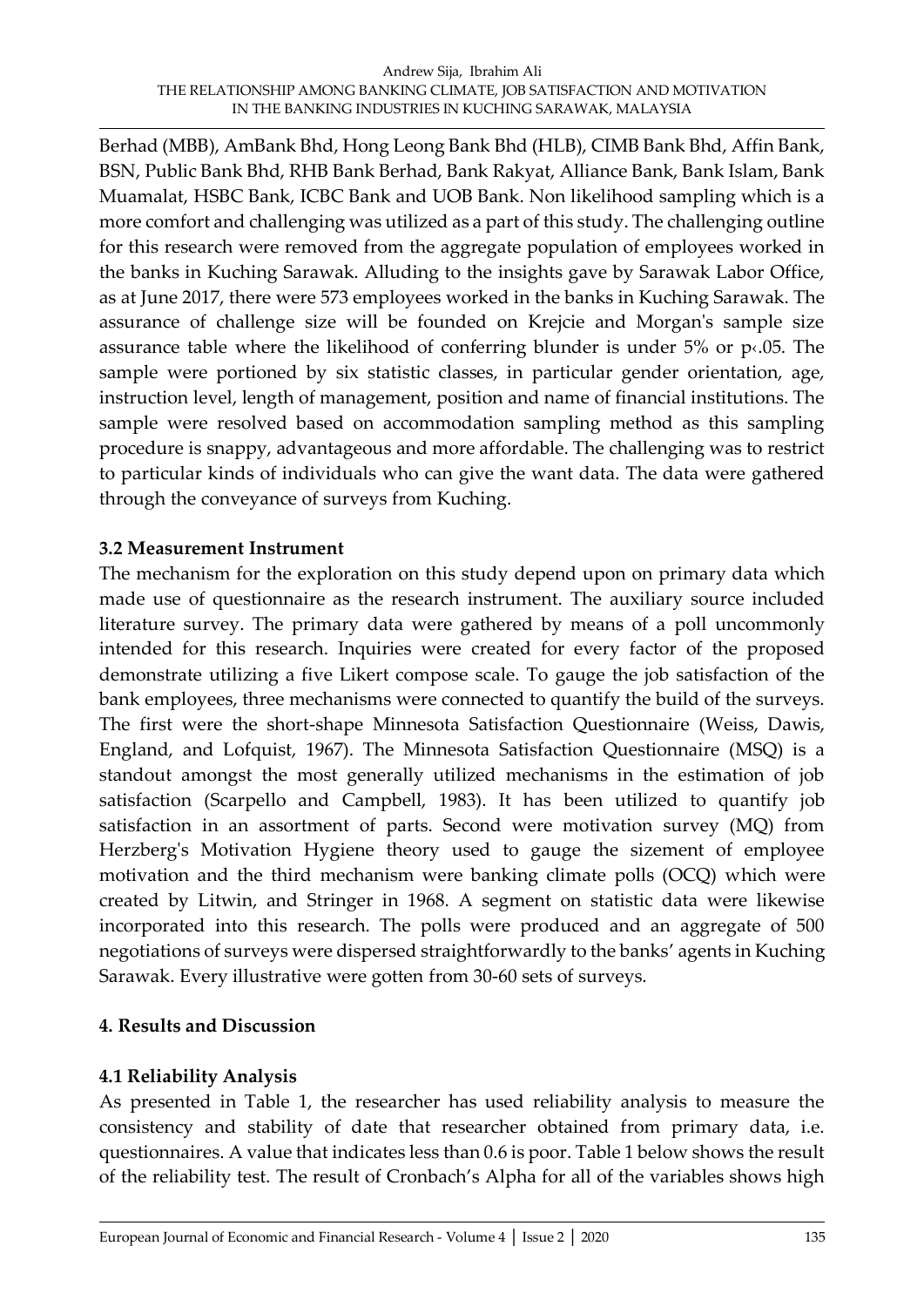reliability. The value shows the questionnaire was reliable as the closer the value to 1, the reliable the questionnaire. the questionnaire shows a high reliability based on the alpha score ( $\alpha$ =0.864 – 0.964). an alpha score above 0.75 is generally indicating a scale of high reliability (Pallant, 2010). A figure below than this indicates a scale of low reliability (Hinton, Brownlow, Mcmurray & Cozens, 2004). So, it is concluded that all the 7 variables have reliability and can be included for further analysis.

| <b>Table 1.</b> Reliability Statistics |                             |                                               |    |  |  |  |  |  |
|----------------------------------------|-----------------------------|-----------------------------------------------|----|--|--|--|--|--|
| No                                     | Variable                    | Cronbach's Alpha $(\alpha)$<br>No of products |    |  |  |  |  |  |
|                                        | Motivation                  | .956                                          |    |  |  |  |  |  |
|                                        | Banking climate             | .953                                          | 12 |  |  |  |  |  |
| 3                                      | Banking culture             | .925                                          | 10 |  |  |  |  |  |
| 4                                      | Transformational Leadership | .964                                          | 10 |  |  |  |  |  |
| 5                                      | Teamwork and support        | .864                                          | 8  |  |  |  |  |  |
| 6                                      | Job satisfaction            | .963                                          | 20 |  |  |  |  |  |
|                                        | Communication               | .939                                          | 12 |  |  |  |  |  |
|                                        |                             |                                               |    |  |  |  |  |  |

| Table 1: Reliability statistics |  |
|---------------------------------|--|
|---------------------------------|--|

**Source:** Author.

## **4.2 Frequency Analysis**

The analysis in Table 2 shows the distribution of respondents' profile were in terms of gender, age, educational level, length of service, banks level, banking served and experience in merger and acquisition. As per in table 2, the summary of respondents for this study according to their profiles in terms of frequency and percentage. Based on this, most of the respondents were female which accounted for 171 (61.3%) and 108 (38.7%) respondents represent by male bank employees. From the frequency result obtained, it was found that there were 8.2% respondents categorized under age range of 18-25 years, 39.1% between 26-35 years old, 32.6% between 36-45 years old, 18.6 made up of those between 46-55 years old and 1.4% were from the age range of over 55 years old. In terms of educational qualifications, the highest qualification in the banks was SPM/STPM qualification with 39.1%, followed by Diploma qualification at 30.1%, the degree holders were represented by 28.8%, while the remaining 5% comprised of others qualification. For the institutions profile, the highest respondents were from RHB Bank with 19.7%, followed by Public Bank and CIMB bank with 16.5% and 15.8% respectively. The lowest respondent was from BSN with only 0.4%. For the banking level, the highest frequency for clerk were 57.3%, while the lowest frequency was those of the manager / head of department represented by 4.3% respondents and 5.7% were represented by others level. The review result of length of service of working experience displayed that most of the respondents (74.6%) have been working for more than 5 years, a figure of 11.8% was for those having been worked for 1-2.9 years, 9.7% who have been working for 3-4.9 years and 3.9% for those serving less than 1 year. For the banking profile experiencing in merger and acquisition, from the data collected, it was found that 51.3% of the respondents have experiencing compared to 48.7% who have never experiencing merger and acquisition process.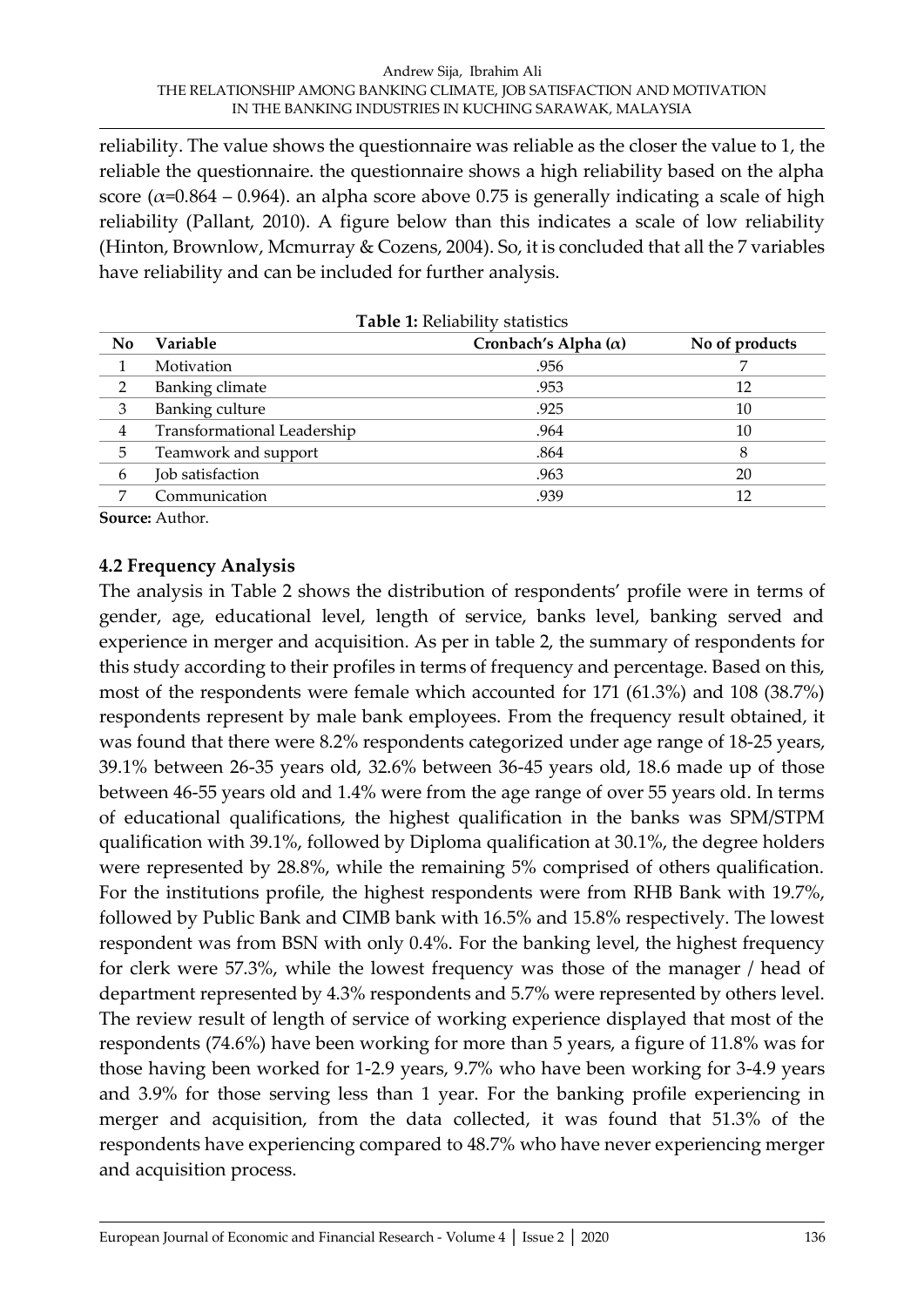#### Andrew Sija, Ibrahim Ali THE RELATIONSHIP AMONG BANKING CLIMATE, JOB SATISFACTION AND MOTIVATION IN THE BANKING INDUSTRIES IN KUCHING SARAWAK, MALAYSIA

| Table 2: Summary of the respondent for this study according to their profile |                |      |                          |           |               |  |  |
|------------------------------------------------------------------------------|----------------|------|--------------------------|-----------|---------------|--|--|
| Category                                                                     | Frequency      | $\%$ | Category                 | Frequency | $\frac{0}{0}$ |  |  |
| Gender                                                                       |                |      | <b>Education level</b>   |           |               |  |  |
| Male                                                                         | 108            | 38.7 | SPM/STPM                 | 109       | 39.1          |  |  |
| Female                                                                       | 171            | 61.3 | Diploma                  | 84        | 30.1          |  |  |
|                                                                              |                |      | Degree                   | 72        | 28.8          |  |  |
| Age                                                                          |                |      | Other                    | 14        | 5.0           |  |  |
| $18 - 25$ years                                                              | 23             | 8.2  |                          |           |               |  |  |
| $26 - 35$ years                                                              | 109            | 39.1 | <b>Length of Service</b> |           |               |  |  |
| $36 - 45$ years                                                              | 91             | 32.6 | Less than 1 year         | 11        | 3.9           |  |  |
| $46 - 55$ years                                                              | 52             | 18.6 | $1-2.9$ years            | 33        | 11.8          |  |  |
| more than 55 years                                                           | $\overline{4}$ | 1.4  | 3-4.9 years              | 27        | 9.7           |  |  |
|                                                                              |                |      | Above 5 years            | 208       | 74.6          |  |  |
| <b>Banking level</b>                                                         |                |      |                          |           |               |  |  |
| Clerk                                                                        | 160            | 57.3 | <b>Bank Served</b>       |           |               |  |  |
| Officer / Executive                                                          | 91             | 32.6 | MayBank                  | 13        | 4.7           |  |  |
| Manager / Head of Department                                                 | 12             | 4.3  | AmBank                   | 14        | 5.0           |  |  |
| Other                                                                        | 16             | 5.7  | Hong Leong Bank          | 23        | 10.4          |  |  |
|                                                                              |                |      | <b>CIMB</b>              | 44        | 15.8          |  |  |
| <b>Experience in M&amp;A process</b>                                         |                |      | Affin Bank               | 19        | 6.8           |  |  |
| With Experience                                                              | 143            | 51.3 | <b>BSN</b>               | 1         | 0.4           |  |  |
| Without experience                                                           | 136            | 48.7 | <b>Public Bank</b>       | 46        | 16.5          |  |  |
|                                                                              |                |      | <b>RHB</b> Bank          | 55        | 19.7          |  |  |
|                                                                              |                |      | <b>Bank Rakyat</b>       | 1         | 0.4           |  |  |
|                                                                              |                |      | Other                    | 57        | 20.4          |  |  |
|                                                                              |                |      |                          |           |               |  |  |

#### **Table 3:** Summary of banking regression analysis for variables predicting job satisfaction

|                           |      | Model 1 |         |      | Model 2 |         |
|---------------------------|------|---------|---------|------|---------|---------|
| <b>Variables</b>          | B    | SE B    | ß       | B    | SE B    | β       |
| <b>Banking Climate</b>    | .266 | .046    | $.327*$ | .247 | .046    | $.303*$ |
| <b>Banking Culture</b>    | .414 | .061    | .383*   | .392 | .061    | $.363*$ |
| Motivation                |      |         |         | .087 | .032    | $.134*$ |
| $R^2$                     |      | .395    |         |      | .016    |         |
| $F$ change for $R^2$      |      | 90.227  |         |      | 7.664   |         |
| Motivation                | .088 | .032    | $.135*$ |      |         |         |
| <b>Banking Climate</b>    | .247 | .046    | $.304*$ |      |         |         |
| <b>Banking Culture</b>    | .363 | .074    | $.336*$ |      |         |         |
| Leadership                | .033 | .048    | .041    |      |         |         |
| $\mathbb{R}^2$            |      | .413    |         |      |         |         |
| $F$ change for $R^2$      |      | 48.149  |         |      |         |         |
| Communication             | .688 | .051    | $.630*$ | .645 | .051    | $.591*$ |
| Motivation                |      |         |         | .112 | .031    | $.172*$ |
| $R^2$                     |      | .397    |         |      | .028    |         |
| $F$ change for $R^2$      |      | 182.032 |         |      | 13.394  |         |
| Teamwork                  | .602 | .061    | $.511*$ | .556 | .060    | $.472*$ |
| Motivation                |      |         |         | .146 | .033    | $.233*$ |
| $R^2$                     |      | .261    |         |      | .048    |         |
| <i>F</i> change for $R^2$ |      | 97.722  |         |      | 19.255  |         |
| *p<0, sample size 279     |      |         |         |      |         |         |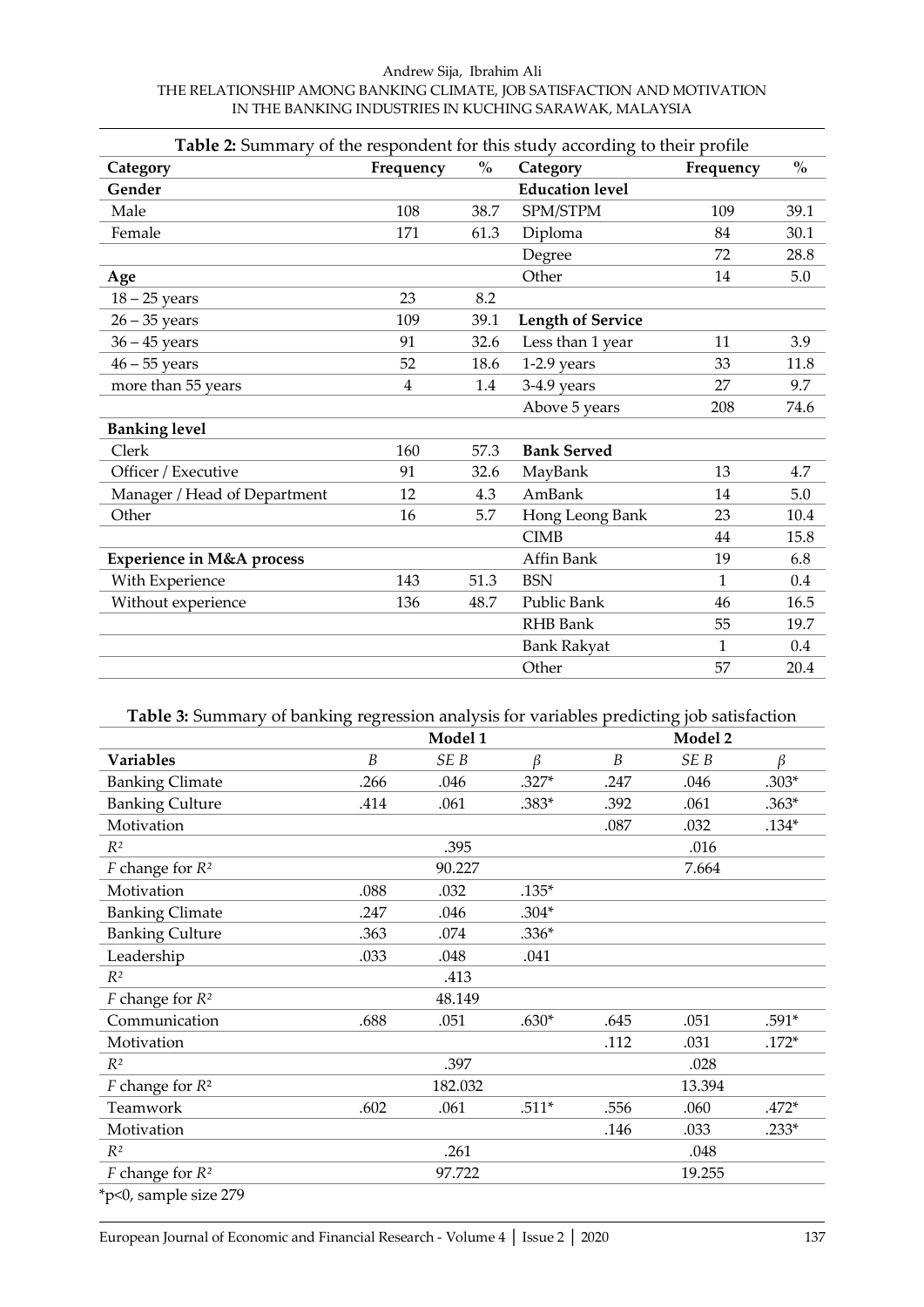The result in Table 3 above shows the relative contribution of each of the Motivation, Banking Climate, Banking Culture and Leadership to the variance in the Job Satisfaction. All variables contributed significantly to Job Satisfaction (Motivation,  $β =$ .135, t = 2.794, p < .05; Banking Climate, β = .304, t = 5.355, p < .05; Banking Culture, β = .336, t = 4.914,  $p < .05$ ) except Leadership ( $p > .05$ ). Communication contributed significantly to Job Satisfaction ( $\beta$  = .630, t = 13.492, p < 0.05). When Motivation moderated in the analysis (Model 2), it contributes significantly to Job Satisfaction (β = .172, t = 3.660, p < .05). Communication (β = .591, t = 12.603) was also significant (p < .05). Based on the  $R<sup>2</sup>$  change, the additional explanatory power of the Communication was due to Motivation is 2.7% (0.424 – 0.397 x 100), F change (2, 276) = 13.394, p < .05 indicating existence of Motivation as moderator. In model 2 when Motivation enters, the beta was significant and it moderates the Communication to Job Satisfaction. Teamwork contributed significantly to Job Satisfaction (β = .511, t = 9.885*, p* <0.05). When Motivation moderated in the analysis (Model 2), it contributes significantly to Job Satisfaction ( $\beta$  = .223, t = 4.388, p < .05). Teamwork (β = .472, t = 9.282) was also significant (p < .05). Based on the  $\mathbb{R}^2$  change, the additional explanatory power of the Teamwork was due to Motivation is 4.8% (0.309-0.261 x 100), *F* change (2, 276) = 19.255, p <.05, indicating existence of Motivation as moderator. In model 2 when Motivation enters, the beta was significant and it moderates the Teamwork to Job Satisfaction.

## **4.3 Discussion**

The main target is to quantify the relationship between banking climate and banking culture and job satisfaction among employees in managing an account with motivation as arbitrator. From the research, the reliant and free factors were resolved. By utilizing different relapse research, the findings demonstrated a critical positive relationship between these three factors. For the three factors at the same huge level of 0.001, the relationship coefficient were .543 for bank climate, banking culture and motivation, their relationship coefficient remained for .568 and .305 individually. This shows there is a direct positive relationship between banking climate and banking culture to job satisfaction, which implies that these two factors were one of the factors that added to job satisfaction among employees in the banks. The relative commitment of these two factors contribute altogether to job satisfaction (Banking Climate,  $\beta$  = .327, t = 5.769, p <0.05 and Banking Culture,  $\beta$  = .383, t = 6.762, p < .05). Concerning motivation as a moderator, in light of the R2 change, the extra logical energy of the Banking Climate and Banking Culture because of Motivation is  $1.7\%$  ( $0.412 - 0.395 \times 100$ ), F change (3, 275) = 64.158, p < .05, demonstrating presence of Motivation as arbitrator. The beta was huge, and it directs the Banking Climate and Banking Culture to Job Satisfaction. This has upheld the consequence of different research. For sample, Friedlander and Margulies (1968) examined the different effects of banking climate parts on singular job esteems on worker satisfaction. They found that climate of a bank and job satisfactions of their employees change together. The banking climate had the best effect on satisfaction with relational relationships on the job. The relationship between saw banking climate and job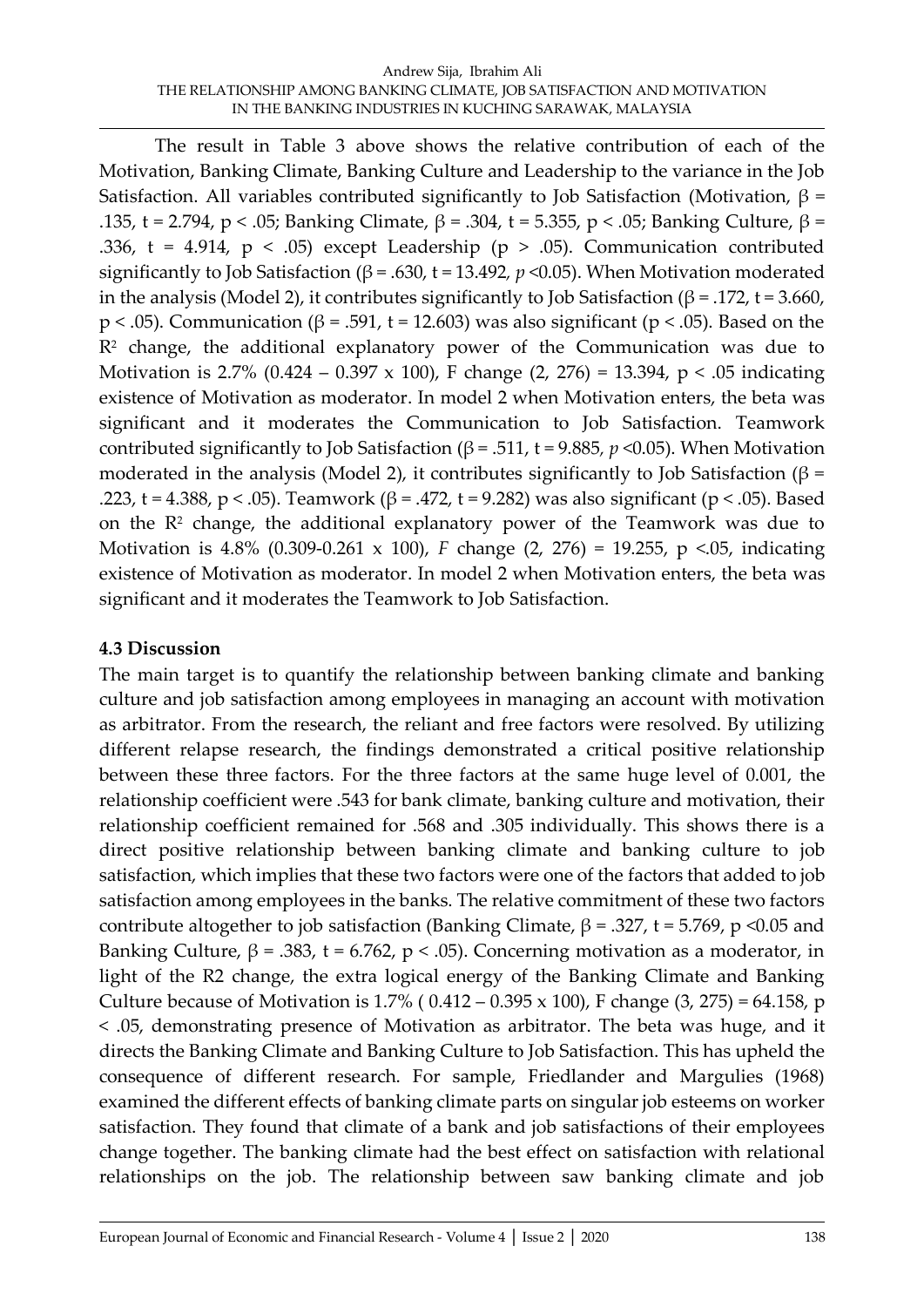satisfaction included 77 lodging employees that served in four and five stars inn. Consequence of directed relationship research demonstrated a huge positive relationship between the subjects' recognition towards respect talent, duty and conviction internal the workplace with the employees' job satisfaction. To inspect the relationship between banking culture and job satisfaction of tourism bank employees in Iran found that the segments of banking culture have 0.847%, relationship with the level of job satisfaction and demonstrated a positive relationship between the factors.

To quantify the variables; (motivation, banking climate, banking culture and management) add to job satisfaction of the employees. The second goal is to gauge the elements; (motivation, banking climate, banking culture and management) add to job satisfaction of the employees. From the research, the needy and free factors were resolved. By utilizing various relapse research, the findings demonstrated a noteworthy positive relationship between the initial three factors (motivation, bank climate and banking culture). For the three factors at the same huge level of 0.001, all factors contributed essentially to Job Satisfaction (Motivation,  $β = .135$ ,  $t = 2.794$ ,  $p < .05$ ; Banking Climate,  $β = .304$ , t = 5.355, p < .05; Banking Culture,  $β = .336$ , t = 4.914, p < .05) aside from Leadership ( $p > .05$ ). Our study reasoned that the level of banking climate, motivation and Job satisfaction of employees has a solid relationship in the banking segment of Kuching, Sarawak. From various research, it has been discovered that employees in banking division give more significance to banking/financial or financial prizes. Along these lines, if remunerate is expanded, the incremental fluctuation in employees' motivation for open and private banks was 31%.and suggested that more noteworthy the distinction of the activity, higher the activity satisfaction and contended that keeps money with accentuation on self-rule and colleagues solid relationship were rehearsed high job satisfaction. Self-rule got outward rewards offered to employees. Consequently, rewards should best strategically straightened out to achieve the banking objectives, support employee's motivation to play out their activity better and improve satisfaction with their jobs. The outcomes acknowledged that: there is no huge distinction amongst principals and officers as far as their level of job satisfaction and both the collections were showing up similarly happy with their Jobs. Whenever administrators and officers were analyzed on banking climate, it was discovered that both the collections showing up oppositely. Managers scored high on banking climate than the officers.

## **5. Conclusion and Recommendations**

Notably, the motivation behind the study was to decide the parts of banks organizational climate that advance and upgrade job satisfaction, to decide the level of Job satisfaction among the banks organizational employees and to prescribe changes that can be made to enhance job satisfaction, performance levels and diminishing the turnover wastage in Banking Division of Kuching Sarawak. As of late, there has been a move in the flow of the job environment. The present work force requests an adjusted way of life alongside attractive pace of expert development. The banks' desires from employees are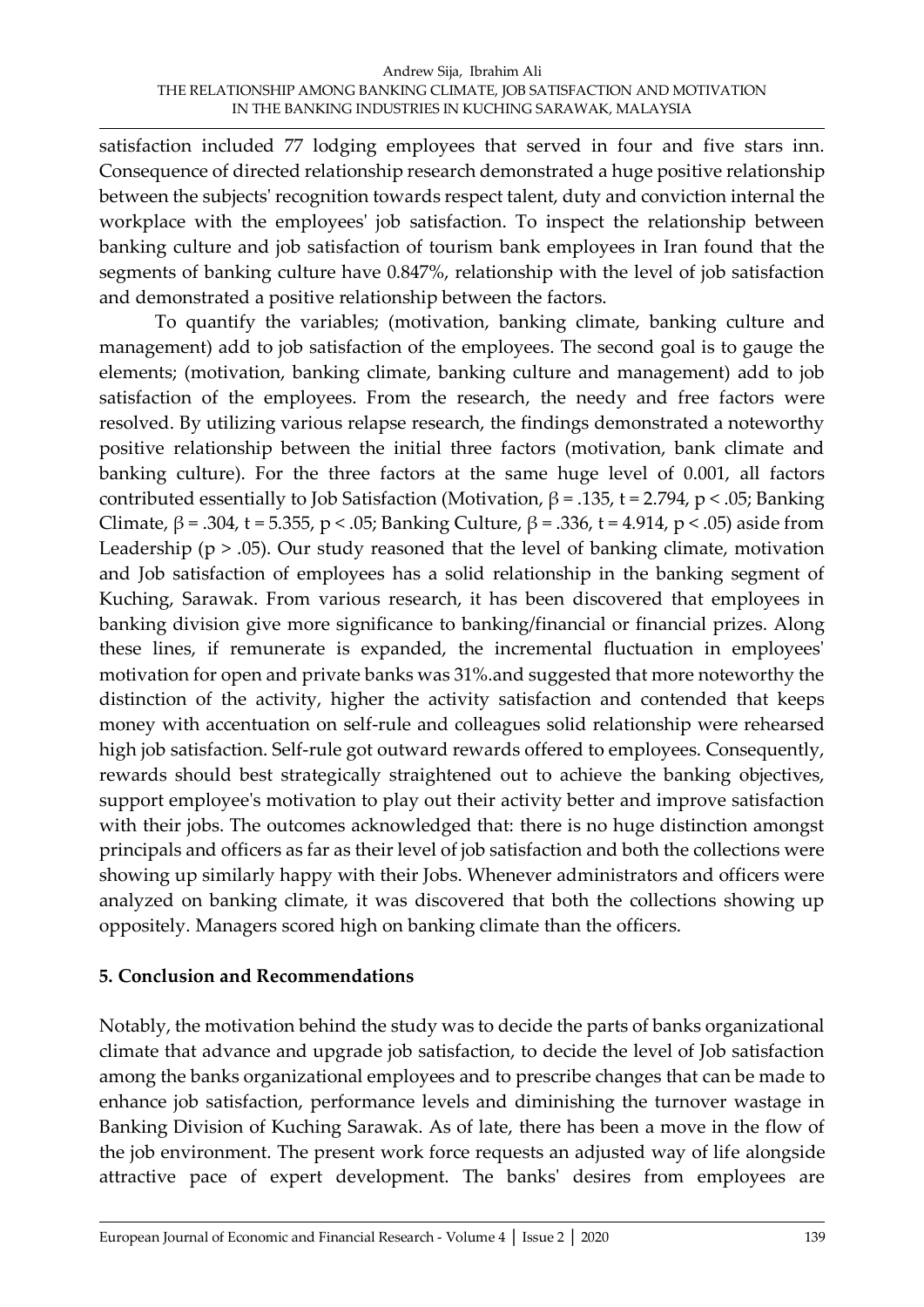#### Andrew Sija, Ibrahim Ali THE RELATIONSHIP AMONG BANKING CLIMATE, JOB SATISFACTION AND MOTIVATION IN THE BANKING INDUSTRIES IN KUCHING SARAWAK, MALAYSIA

additionally expanding. The suspicion of steadfastness to employer by the employee is being supplanted by his/her individual performance and performance is straightforwardly relative agreeable to employee with his/her activity. This requires the banks to keep up an adjusted and solid climate which can fulfill its employees. Employees see loads of solid sides of the banks, and those that need some change. It is vital for the service to be more mindful of both. Perceiving and stressing solid sides and points of interest of job could build employee satisfaction. To recognize hindrances (both from the eyes of the employees and the service) and assume control obligation to transform them is a vital advance for steady banks organizational change that service should go for. The present research found a positive relationship between banks organizational climate and employee satisfaction; as though the climate of any banks is discovered unfit to make an acceptable climate for its employees it might prompt decrease in the faithfulness and satisfaction of the critical resources of any banks, i.e.; the employees. The banks needs on specific components like communication and trust. In the event that these elements are given minimal more care, the bank can keep up a decent work place with abnormal state of satisfaction, dedication, banks organizational duty and inclusion.

## **References**

- Acas. Ajila, C., & Abiola, A. (2004). Influence of rewards on workers performance in an organization. Journal of Social Science, 8(1), 7-12.
- Acas. (2013). Flexible work arrangements and work-life. London.
- Akanbi, P. A. (2011). Influence of extrinsic and intrinsic motivation on employees' performance. Retrieved October 7, 2011.
- Chovwen, C. (2013). Occupational stress among bank employees in South East, Nigeria. Global Advanced Research Journal of Management and Business Studies, 2(2), pp. 144-119.
- Davis, R. (1992). Person-environment fit and job satisfaction, in Cranny, C.J., Smith, P.C. and Stone, E.F. (Eds), Job Satisfaction, Lexington Books, New York, NY, pp. 69- 880.
- Davies, B., Philp, A. & Warr, P. (2000). Corporate culture questionnaire manual and user's guide. Sussex: Savile and Holdsworth Limited Twenge, J., and Campbell, S., (2008). "Generational differences in psychological traits and their impacts on the workplace". Journal of Managerial Psychology, 23(8), 862-877.
- Friedlander, F. and Margulies, N. (1999). Multiple Impacts of Organizational Climate and Industrial Value Systems upon Job Satisfaction. Personnel Psychology. 22, 171-183.
- Fichter, C. & Cipolla, J. (2010). Role Conflict, Role Ambiguity, Job Satisfaction, and Burnout among Financial Advisors. The Journal of American Academy of Business, Vol. 15, No. 2, 256-261.
- Griffiths, M. F., Baxter, S. M., & Townley-Jones, M. E. (2011). The Wellbeing of Financial Counselors: A Study of Work Stress and Job Satisfaction. Journal of Financial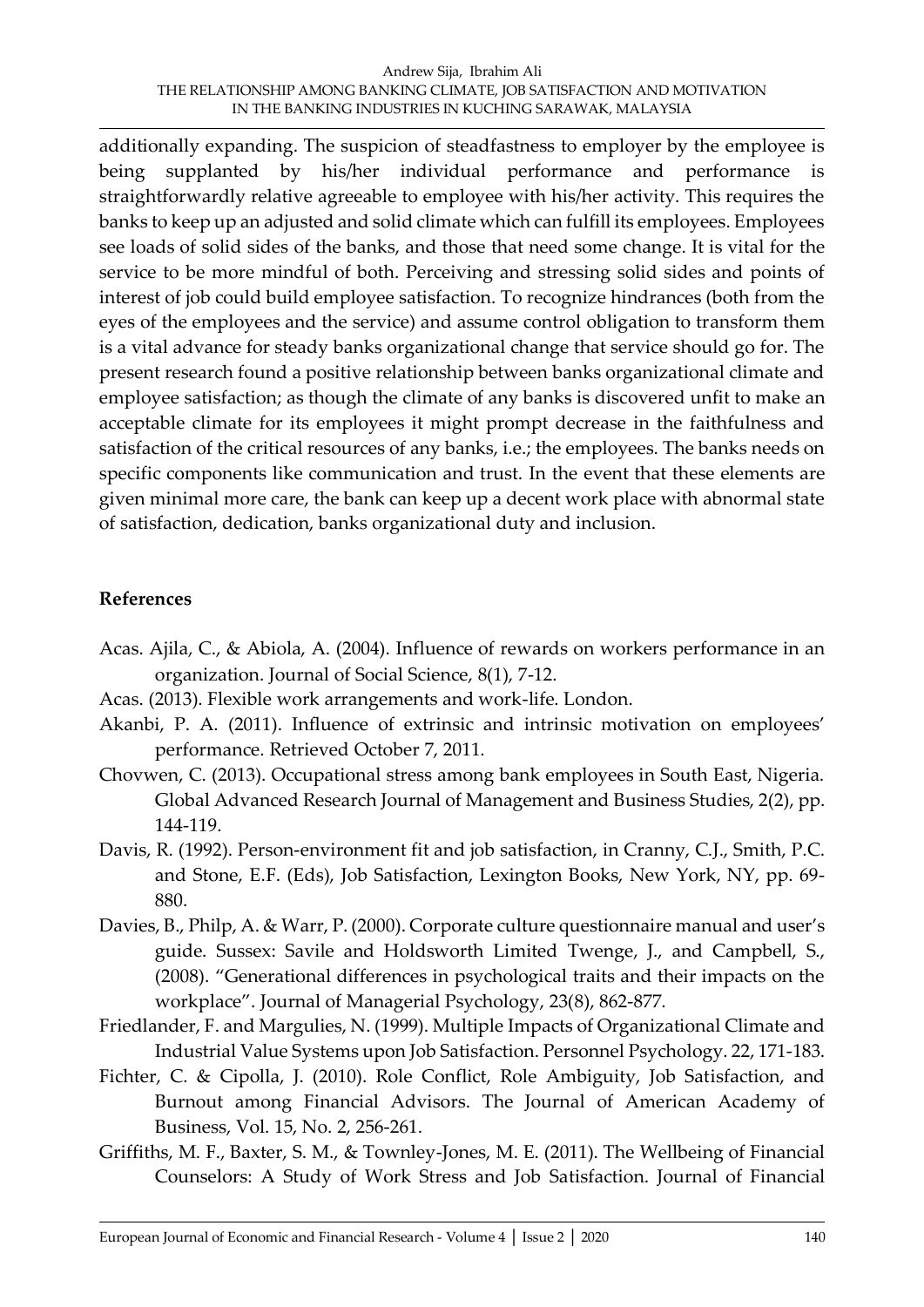Counseling and Planning, Vol. 22, Issue 2, 41-78. Retrieved from [http://papers.ssrn.com/sol3/papers.cfm?abstract\\_id=2005861](http://papers.ssrn.com/sol3/papers.cfm?abstract_id=2005861)

- Herzberg, F., Mousner, B. and Synderman, B. (1959). The Motivation to Work, Wiley, New York, NY.
- Hira, A. & Waqas, I. (2012). A Study of Job Satisfaction and IT's Impact on the Performance in the Banking Industry of Pakistan. International Journal of Business and Social Science, Vol. 3. No. 19, 174-180. Retrieved from [http://www.ijbssnet.com/journals/Vol\\_3\\_No\\_19\\_October\\_2012/19.pdf.](http://www.ijbssnet.com/journals/Vol_3_No_19_October_2012/19.pdf)
- Herzberg, F., Mausner, B., Peterson, R. P. and Capwell, D. F. (1957). Job Attitudes: Review of Research and Opinion, Psychological Service of Pittsburgh, Pittsburgh, PA.
- Herzberg, F. (2003). One more time how do you motivate employees?, Harvard Business Review, Vol. 81 No. 1, pp. 53-62 (reprinted from 1968).
- Hussain, A.; Yunus N.; Ishak N. and Daud N. (2013). The influence of intentions to leave towards employment engagement among young bankers in Malaysia. International Journal of Business and Management. 8(143).
- Jones G., George J. (2011). Essentials of contemporary management 11(2):81–86 10.
- Likert, R. (1967). The Human Organization. New York: McGraw-Hill.
- Litwin, G. L. and Stringer, R. (1968). Motivation and organizational climate. Cambridge, MA: Harvard University Press.
- Likert, R. (1997). Organizational Climate: Relationship to Organizational Structure, Process and Performance. Organizational Behaviour and Human Performance. 11(4) 139-155.
- Malik, M. E., Danish, R., & Usman, A. (2010). Impact of Job Climate and Extrinsic Rewards on Job Satisfaction of Banking Executives: A Case of Pakistan. Interdisciplinary Journal of Contemporary Research in Business, Vol. 1, No. 12, 125-139. Retrieved from [http://www.ebscohost.com](http://www.ebscohost.com/)
- Ram, P. (2013). Relationship between Job Satisfaction and Job Performance in the Public Sector-A Case Study from India. International Journal of Academic Research in Economics and Management Sciences, 2(2), 16.
- Shanks, N. H., & Dore, A. (2007). Management and motivation. Fonte: [http://www.jblearning.com/samples X-76373473.](http://www.jblearning.com/samples%20X-76373473)
- Spector, P. E. (1997), Job Satisfaction: Application, Assessment, Causes, and Consequences, Sage, Thousand Oaks, CA.
- Spector, P. E. (2003). Industrial and organizational psychology Research and practice (3rd ed.). New York: John Wiley & Sons, Inc.
- Tan, D. (2014, November 3). Prudential plans to expand workforce to 27,000 people. [http://www.thestar.com.my/business/businessnews. Accessed 7 August 2016.](http://www.thestar.com.my/business/businessnews.%20Accessed%207%20August%202016)
- Touré‐Tillery, M., & Fishbach, A. (2014). How to measure motivation: A guide for the experimental social psychologist. Social and Personality Psychology Compass, 8(7), 328-341.
- Van Niekerk, W. P. (1987). Eietydse bestuur (Contemporary management). Durban: Butterworth.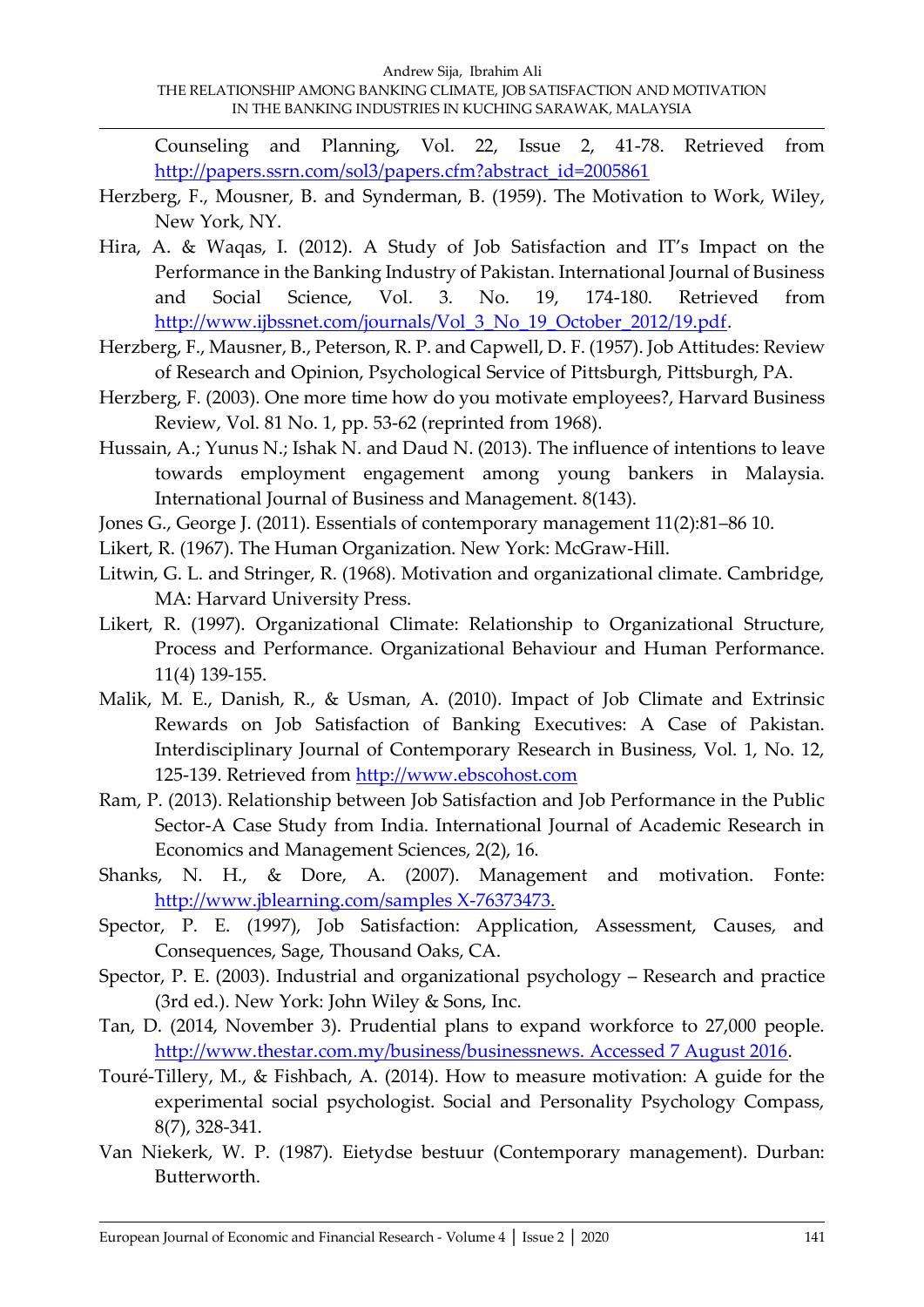- Van Geyzel, M. (2009). Working with Gen Y, The Star Online, Thursday August 20, 2009. [http://thestar.com.my/news/story.asp?file=/2009/8/20focus/4551076&sec=focus.](http://thestar.com.my/news/story.asp?file=/2009/8/20focus/4551076&sec=focus) Accessed 10 October 2012.
- Van den Berg, I., van Vuuren, H. A., & Boer, H. (2011). Exploring possible relationships between motivation and commitment (Doctoral dissertation, Master Thesis in Psychology. University of Twente).
- Walther, J. B. (1988). Communication satisfaction in the Bank: An Audit Evaluation. Journal of Business Communication, 25(3), 79-86.
- Wang Y. (2004). Observations on the organizational commitment of Chinese employees: comparative studies of state-owned enterprises and foreign-invested enterprises. International J Hum Resource Management 15(4–5):649–669.